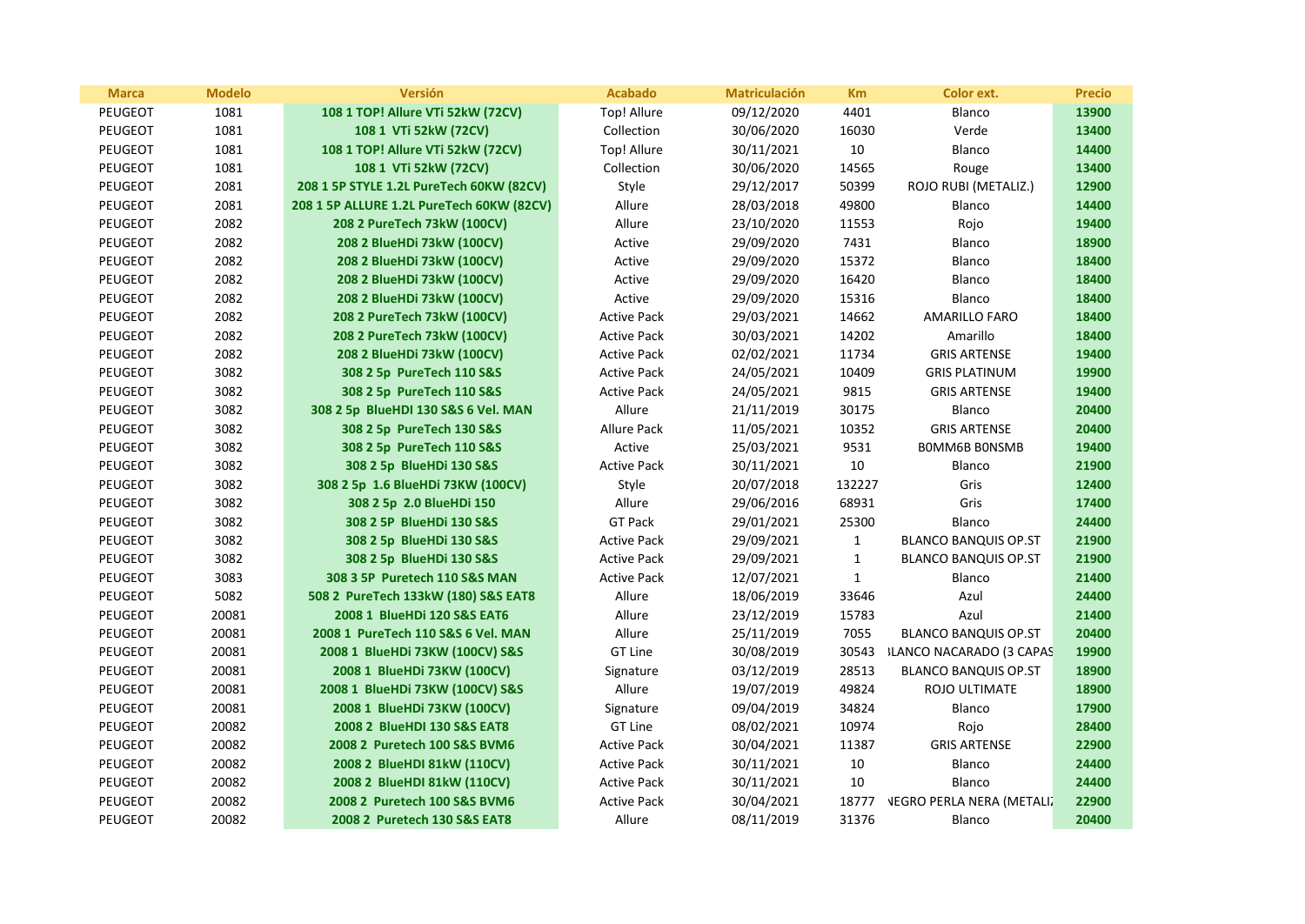| PEUGEOT        | 30082         | 08 2 1.6BLUEHDI 88KW (120CV) ALLURE AUTO S            | Allure                     | 29/01/2018 | 62439  | Blanco                           | 22900 |
|----------------|---------------|-------------------------------------------------------|----------------------------|------------|--------|----------------------------------|-------|
| PEUGEOT        | 30082         | 3008 2 PureTech 132kW (180CV) EAT8                    | GT Line                    | 31/08/2018 | 84362  | <b>GRIS PLATINUM</b>             | 28900 |
| PEUGEOT        | 30082         | 3008 2 1.5 BlueHDi 96kW (130CV) S&S                   | <b>Active Pack</b>         | 08/06/2021 | 6308   | <b>GRIS ARTENSE</b>              | 30400 |
| PEUGEOT        | 30082         | 3008 2 1.2 PureTech 96KW S&S EAT8                     | <b>Active Pack</b>         | 11/05/2021 | 9146   | <b>GRIS ARTENSE</b>              | 30400 |
| PEUGEOT        | 30082         | 3008 2 1.2 PureTech 96KW (130CV) S&S                  | Allure                     | 07/10/2020 | 25646  | ROJO ULTIMATE                    | 29900 |
| PEUGEOT        | 30082         | 3008 2 1.5 BlueHDi 96kW (130CV) S&S                   | <b>Active Pack</b>         | 02/06/2021 | 10941  | <b>GRIS ARTENSE</b>              | 29400 |
| PEUGEOT        | 30082         | 3008 2 1.2 PURETECH 96KW (130CV) ACTIVE S&!           | Active                     | 28/09/2017 | 42113  | <b>BLANCO BANQUIS OP.ST</b>      | 21400 |
| PEUGEOT        | 30082         | 3008 2 1.5 BlueHDi 96kW (130CV) S&S                   | <b>Active Pack</b>         | 25/01/2021 | 16183  | <b>3LANCO NACARADO (3 CAPAS</b>  | 29400 |
| PEUGEOT        | 30082         | 3008 2 2.0BLUEHDI 133KW (180CV) AUTO S&S              | GT                         | 30/07/2018 | 85285  | Gris                             | 29400 |
| PEUGEOT        | 30082         | <b>1008 2 1.2 PURETECH 96KW (130CV) ALLURE S&amp;</b> | Allure                     | 01/02/2018 | 60504  | Blanco                           | 22400 |
| PEUGEOT        | 30082         | 3008 2 1.2 PureTech 96KW S&S EAT8                     | Allure                     | 24/06/2020 | 16944  | <b>AZUL MAGNETICO</b>            | 31400 |
| PEUGEOT        | 30082         | 3008 2 1.5 BlueHDi 96kW (130CV) S&S                   | Active                     | 02/06/2021 | 7070   | <b>GRIS ARTENSE</b>              | 29900 |
| PEUGEOT        | 30082         | 3008 2 1.5 BlueHDi 96kW (130CV) S&S                   | Active                     | 02/06/2021 | 10341  | Negro                            | 29400 |
| PEUGEOT        | 30082         | 3008 2 1.5 BlueHDi 96kW S&S EAT8                      | GT                         | 24/05/2021 |        | 18115 3LANCO NACARADO (3 CAPAS   | 34400 |
| PEUGEOT        | 30082         | 3008 2 1.6BLUEHDI 88KW (120CV) ACTIVE S&S             | Active                     | 29/09/2017 | 119941 | <b>GRIS ARTENSE</b>              | 20400 |
| PEUGEOT        | 30082         | 3008 2 1.5L BlueHDi 96kW (130CV) S&S                  | Active                     | 27/09/2018 | 44223  | Blanco                           | 23400 |
| PEUGEOT        | 50082         | 5008 2 1.5 BlueHDi 96kW (130CV) S&S EAT8              | Allure                     | 02/06/2021 | 5979   | Rojo                             | 34400 |
| PEUGEOT        | 50082         | 5008 2 1.2 PureTech 96KW (130CV) S&S                  | Allure                     | 30/04/2021 | 25904  | METALLISEE VERNIS CUPRITE        | 30400 |
| PEUGEOT        | 50082         | 5008 2 1.2 PureTech 96KW (130CV) S&S                  | Allure                     | 19/02/2021 | 13027  | AZUL CELEBES (METALIZADO)        | 30900 |
| PEUGEOT        | 50082         | 5008 2 1.5 BlueHDi 96kW (130CV) S&S EAT8              | Allure                     | 12/05/2021 | 6760   | <b>GRIS ARTENSE</b>              | 33400 |
| PEUGEOT        | 50082         | 5008 2 1.5 BlueHDi 96kW (130CV) S&S EAT8              | Allure                     | 12/05/2021 | 7436   | <b>GRIS PLATINUM</b>             | 33400 |
| PEUGEOT        | 3008 Hybrid 2 | 3008 Hybrid 2 300 e-EAT8                              | GT                         | 16/03/2020 | 28294  | Rojo                             | 38900 |
| PEUGEOT        | 3008 Hybrid 2 | 3008 Hybrid 2 225 e-EAT8                              | Allure Pack                | 11/06/2021 | 7665   | Gris                             | 34400 |
| PEUGEOT        | 308 SW 2      | 308 SW 2 SW BlueHDI 130 S&S                           | <b>Allure Pack</b>         | 22/01/2021 | 8693   | Gris                             | 22900 |
| PEUGEOT        | 308 SW 2      | 308 SW 2 SW BlueHDi 130 S&S                           | <b>Active Pack</b>         | 18/02/2021 | 18195  | Azul                             | 20400 |
| PEUGEOT        | 308 SW 2      | 308 SW 2 SW BlueHDi 130 S&S                           | <b>Active Pack</b>         | 23/02/2021 | 27037  | <b>BOMM6B BONSMB</b>             | 20400 |
| <b>CITROËN</b> | Berlingo 3    | Berlingo 3 Talla M BlueHDi 75 CONTROL                 | Control                    | 11/09/2019 | 77804  | <b>BLANCO BANQUIS OP.ST</b>      | 17400 |
| <b>CITROËN</b> | C12           | C1 2 PureTech 60KW (82CV)                             | City Edition               | 26/09/2017 | 46038  | Rojo                             | 11900 |
| <b>CITROËN</b> | C33           | C3 3 BlueHDi 75KW (100CV) S&S                         | C-Series                   | 28/12/2020 | 10919  | <b>GRIS PLATINUM</b>             | 17900 |
| <b>CITROËN</b> | C33           | C3 3 PureTech 60KW (83CV)                             | <b>Feel Pack</b>           | 30/12/2020 | 9833   | <b>VEGRO PERLA NERA (METALI)</b> | 16400 |
| <b>CITROËN</b> | C33           | C3 3 BlueHDi 75KW (100CV) S&S                         | C-Series                   | 28/12/2020 | 45720  | Negro                            | 17400 |
| <b>CITROËN</b> | C33           | C3 3 BlueHDi 75KW (100CV) S&S                         | Feel                       | 12/05/2021 | 19765  | <b>GRIS PLATINUM</b>             | 17900 |
| <b>CITROËN</b> | C33           | C3 3 BlueHDi 75KW (100CV) S&S                         | <b>Feel Pack</b>           | 12/05/2021 | 30295  | Gris                             | 17400 |
| <b>CITROËN</b> | C33           | C3 3 PureTech 81KW (110CV) S&S EAT6                   | Shine                      | 14/05/2021 | 20034  | <b>VEGRO PERLA NERA (METALI)</b> | 18900 |
| <b>CITROËN</b> | C3 Aircross 1 | C3 Aircross 1 BlueHDi 73kW (100CV) S&S SHINE          | Shine                      | 12/09/2019 | 7580   | ROJO PASI¢N                      | 19900 |
| <b>CITROËN</b> | C3 Aircross 1 | C3 Aircross 1 BlueHDi 73kW (100CV) S&S SHINE          | Shine                      | 30/09/2019 | 51038  | Blanco                           | 18400 |
| <b>CITROËN</b> | C5 Aircross 1 | C5 Aircross 1 BlueHdi 96kW (130CV) S&S                | Shine                      | 12/05/2021 | 24722  | <b>EMERALD CRYSTAL</b>           | 29400 |
| <b>CITROËN</b> | C5 Aircross 1 | C5 Aircross 1 BlueHdi 96kW (130CV) S&S                | Feel                       | 08/06/2020 | 22911  | <b>BLANCO BANQUIS OP.ST</b>      | 26400 |
| OPEL           | Corsa 5       | Corsa 5 1.4 66kW (90CV)                               | Selective                  | 19/02/2018 | 69874  | Gris                             | 12400 |
| OPEL           | Crossland X 1 | Crossland X 1 1.2 81kW S/S                            | Design Line 120 Aniversari | 24/05/2019 | 53191  | <b>Blanco</b>                    | 17400 |